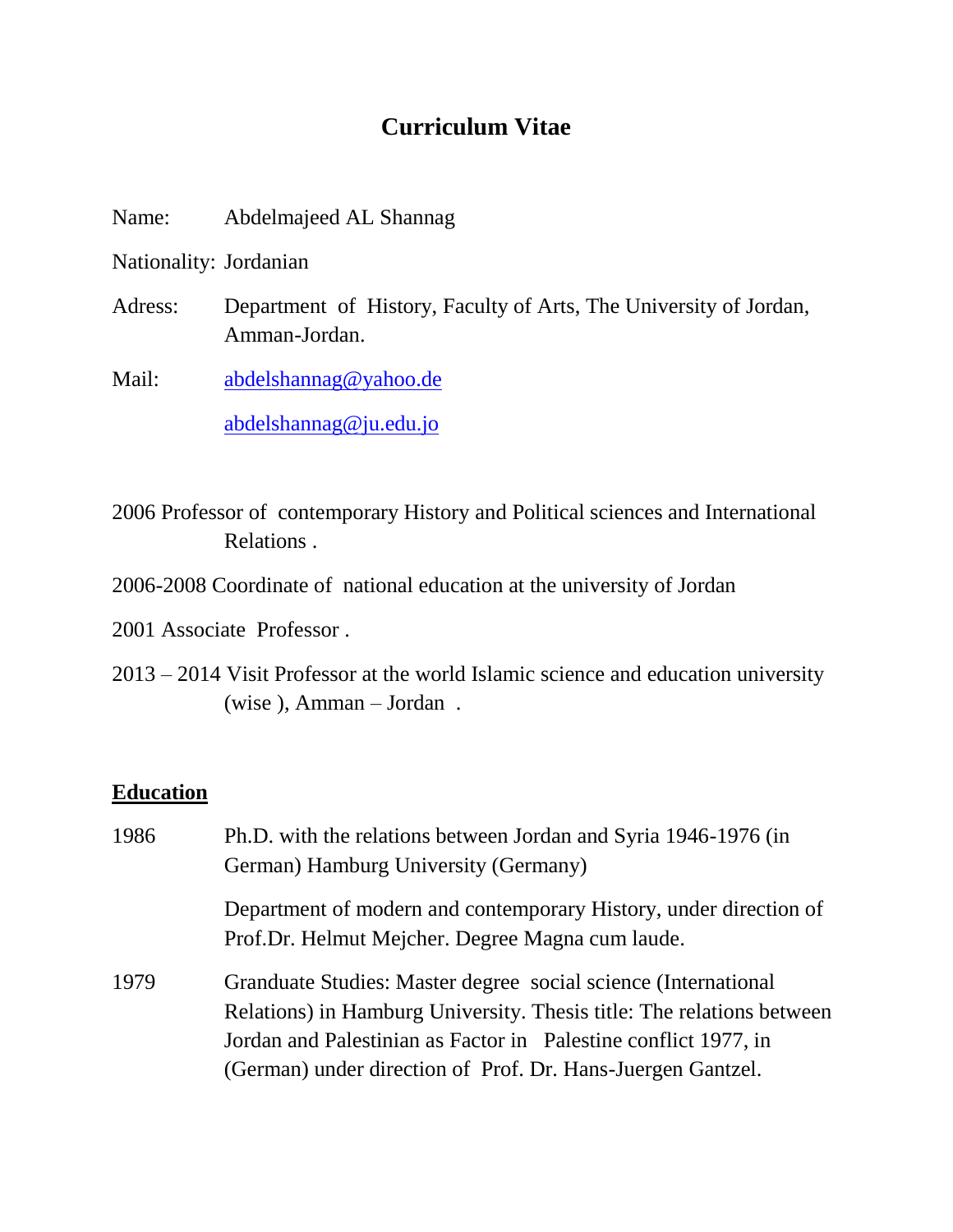1974-1978 Undergraduate Studies: Hamburg University, Major subject: Political science, sociology and modern History. 1973-1974 Studiencolege Hamburg, Hochschulreife

### **Research Interests**

Contemporary History of EU., German-Arab relations, Arab-Arab relations after the I.world war and German- EU. Relations.

#### **Experiences**

Teaching at the Department of History. The University of Jordan. BA.Level

- Contemporary History of Jordan
- Contemporary History of Arabs
- Contemporary History of the World
- The Arab-Islamic Civilization
- National Education .

Teaching at the Department of History MA. Level

- Contemporary History of the World
- Contemporary History of Est- Arab Countries
- Theories and Experiences of Arab reform movements.

Teaching at the Department of History Ph.D. Level

- Colonialism and the Arab World.
- Contemporary History an Islamic Country ( Iran,Turkey).
- Contemporary History an Arab Country.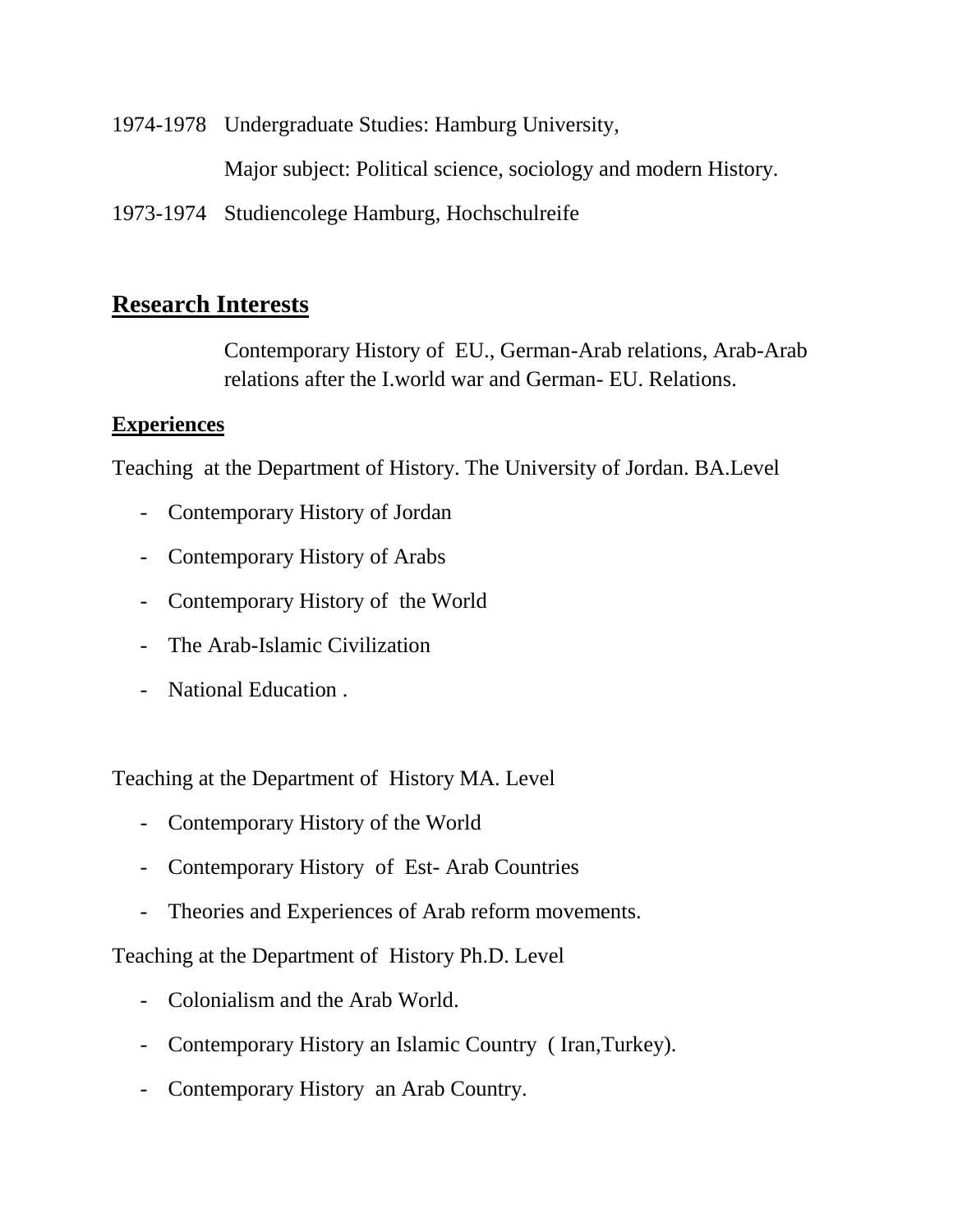- Contemporary History of the World in 20 Century.
- The Arab Thought Trends.
- The modern western Thought .
- The modern Islamic Thought .

#### **Ph.D. Supervision:**

- 1. The History Of Jordan's Role In receiving Refugees ( Humanitarian Asylum ) 1948 -2015 , HAsan YAhya Baltawi , 4/5/2017 .
- 2. Arabic Water Projects on The Jordan River 1928-1965, Historical study , by Nimer Mohammad Al-Sleihat , December 2012 .
- 3. The Experiment of the German Unifaction represented by the Frankfurt Parliament of 1848-1849, by Amjad Alzoubi, 2011.
- 4. Saudi-Iraqi Political relations 1958-1990, by Ikhlas Jaafreh, 2011.
- 5. The Attitude of Syrian Arabic Republic toward Palestinian affairs 1950- 1970, by Rola Qsem,
- 6. Economic History of south Syria (Palestine and Jordan ) from 1864 to 1908 by Salim Sawariah, 2011.
- 7. The Development of traditions and Folk Arts on the modern Saudi Society between 1950-2005, by Saleh Saba, 2006.
- 8. The Arabs water projects on the Jordan river 1921 to 1967, by Nemer Sulaihat.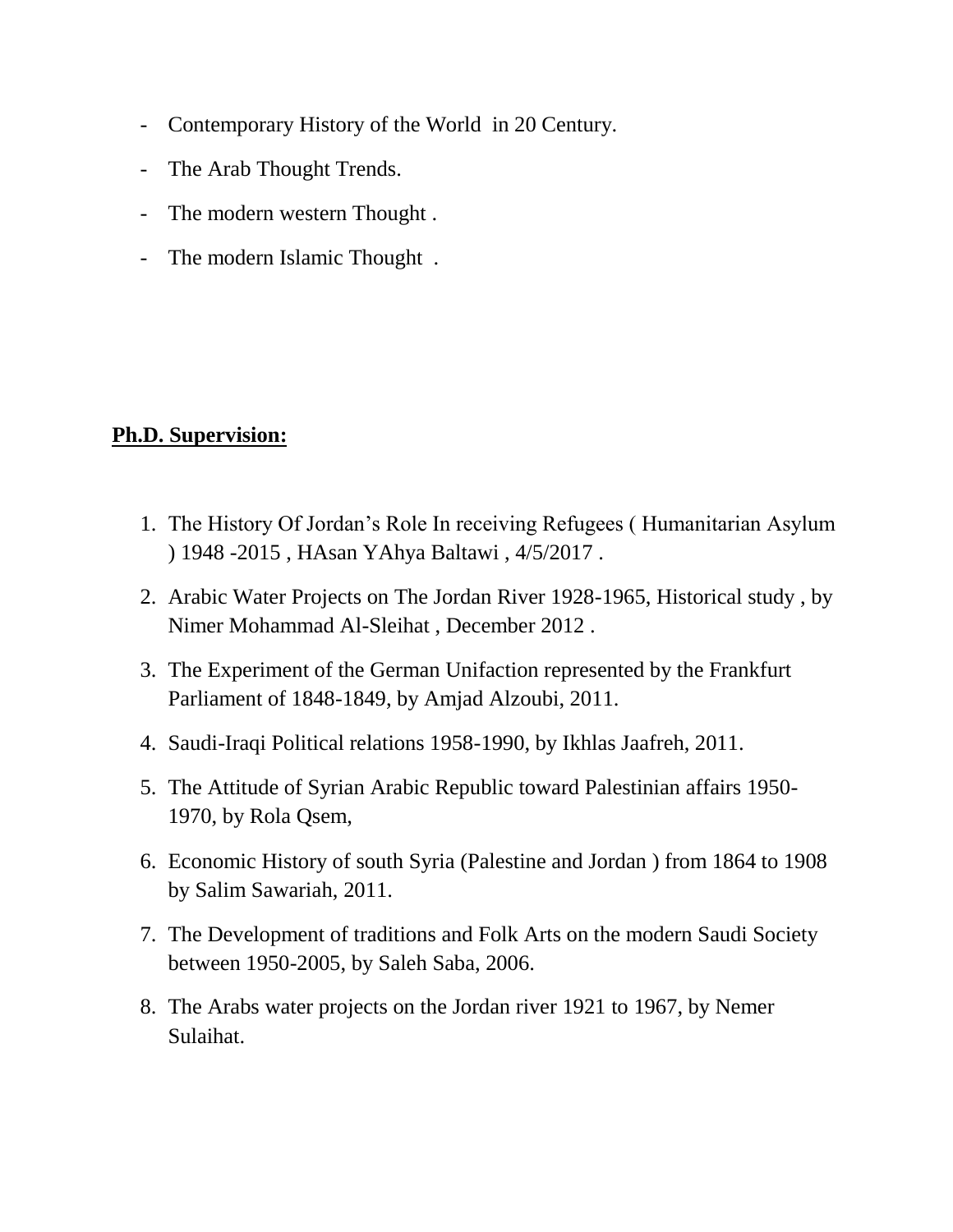9. The Role of Arab Christians in the National Plalestinian Movement 1917- 1948, by Mohammad Shilbayeh.

## **Master Thesis Supervision**

- 1- Liwa' Nablus 1700-1750 , History Study , Dua'a Hatem Al-bishtawi , 27/4/2017 .
- 2- Iraqi Jordanian Relations From 1968 1979 . Omar Khalid Shihab Al-Mthedi , 23/4/2017 .
- 3- Libyan Egyptian relation 1950 1969 , Amena Naser Mohamad Esedah, October 2016 .
- 4- Jordanian Turkish political relations from 1948 -1973 , by Mohammad Nader Gawasmeh , December
- 5- British policy in Palestine 1933-1939, by Aida Al Araj, 1996.
- 6- Political orientations in Lebanon 1918-1939, by Ahmad Tarawneh, 1996.
- 7- Mohamad Al Bashir Al Ibrahimi An Algerian Reformist 1887-1965, by Hamdi Odeibat, 1997.
- 8- Abdel Qader Al Maghribi: His life and Thought 1867-1956, by Jumah Ghnaim, 1997.
- 9- The relations between Jordan and Syria during 1970-1985, by Mona Al Abdallat, 2001.
- 10- The Role of historical Al Janadriah in Heritage of Saudi society, by Saleh Saba', 2003.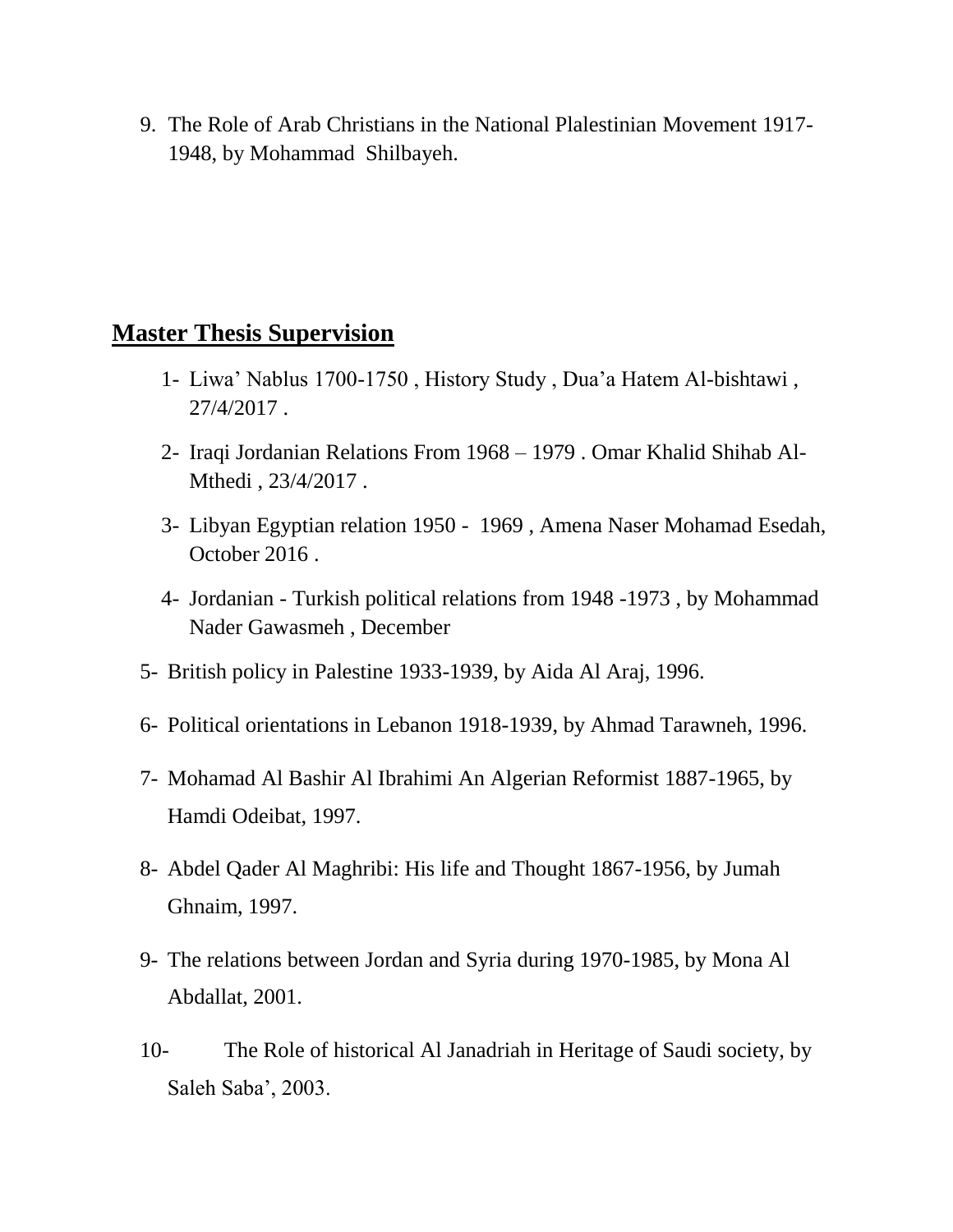- 11- Abdel Qader Al Husseini and his Role in Defending Palestine till 1948, by Moayyad Al-Aqrabawi, 2006.
- 12- The Role of Women in cultural life in Jordan since 1950 to 1967, by Fatemah Al-Faqieh, 2008.
- 13- Historical Developent of Health situation in Jordan from 1921 to 1946, by Osamah Talafhe, 2008.
- 14- The Saudi-Iranian Relations 1979-1989, by Khaled Al-Sharary, 2008.
	- 15- The Kuwait Iraqi Bounders Issue in the light of the Agreements between 1921 to 1961, by Jaman Al-Wandeh, 2010.
	- 16- Competition for the British, French and German on the Iraqi oil since 1908 to 1925, by Raghad Aloudat, 2011.
	- 17- The History of the political Relationship between Iraq and the United States of America from 1955 to 1968,by Faten Kanadilo, 2011.
	- 18- The History of the Relations between Jordan and Turkey from 1946 to 1958,by Bara Ghatasha,2012.
	- 19- The Relations between Jordan and the United State of America from 1967 to 1973, by Ashraf Etum , 29/12/2013.
	- 20- The History of the Relations between Jordan and Lebanon from 1921 to 1951, by Samer Abadi.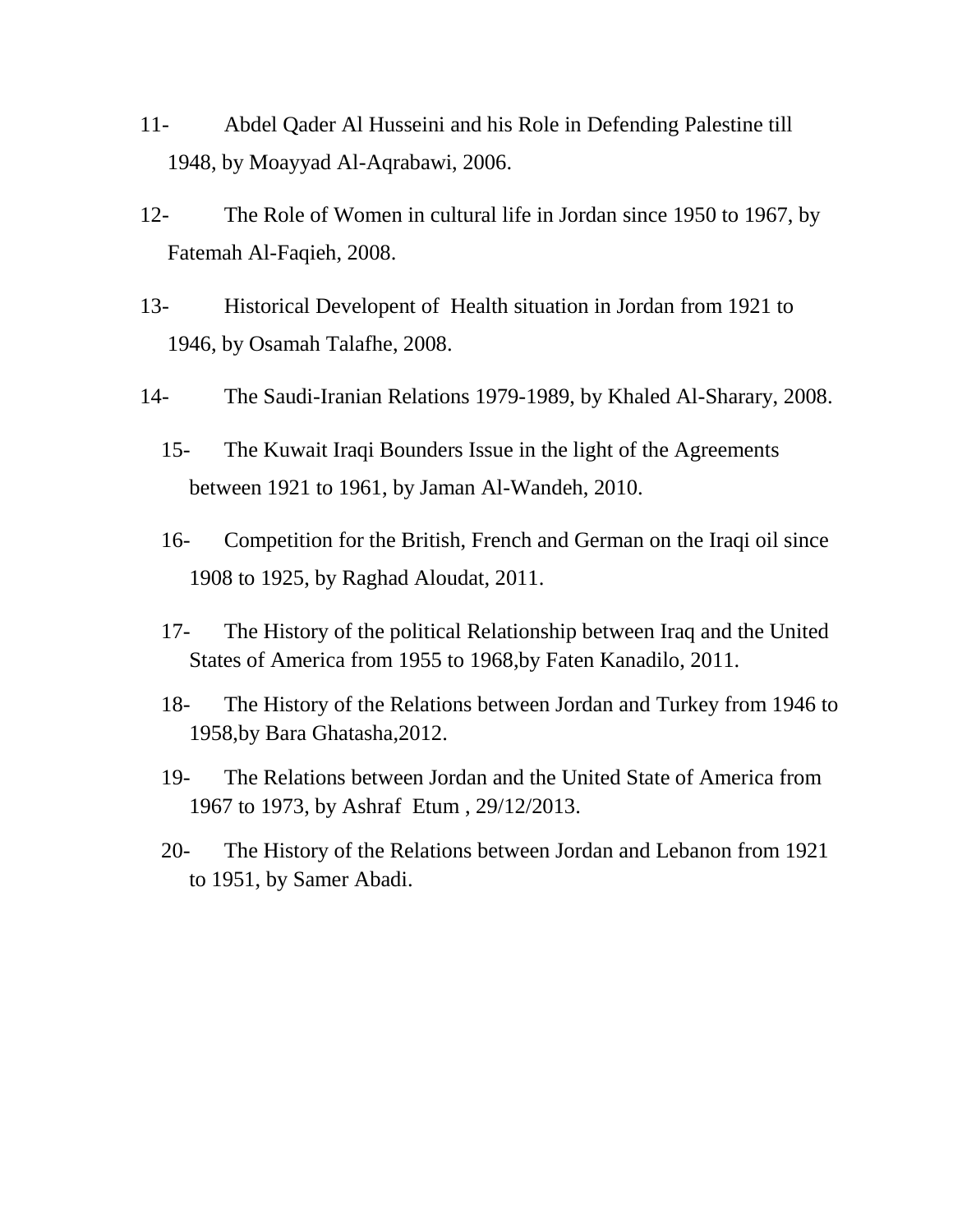## Books Published:

- 2011 Federal Republic of Germany and its relation with Jordan 1945-1999. Research Dean, Univ. of Jordan. Amman – Jordan
- 2006 National Education. Univ. of Jordan Press, Amman Jordan.
- 2003 History and civilization of Jordan, Army Press, Amman Jordan.
- 1996 The History of political Relations between Jordan and Syria 1946-1976, Foundation of Al -Albeit, Amman – Jordan
- 2014 Nation Memory , AbdelKarim Garaibeh an Arabic Historian , The World Islamic Science and Education University , Dustur Press, Amman 2014 .

## **In Preparations**

2012 The Establishment of Germany empire and the Relations with Kingdom of Saudi Arabia 1926-1975, Daret Al Malek Abdel Aziz (King Abdel Aziz Foundation) Riyad, Saudi Arabia.

## **Grant**

- 1- June September 2004, Research Grant from DAAD (German Academic Exchange service at the Orient Institut in Hamburg.
- 2- June September 2007, Research Grant from Deutsche Forschungsgesellschaft (DFG) at the Orient Institut in Hamburg.
- 3- June September 2008, Research Grant from DFG at GIGA German Institute of Global and Area Studies, Hamburg.
- 4- June Sepember 2009, Rresearch Grant from DAAD at GIGA. Hamburg.

# **Conference :**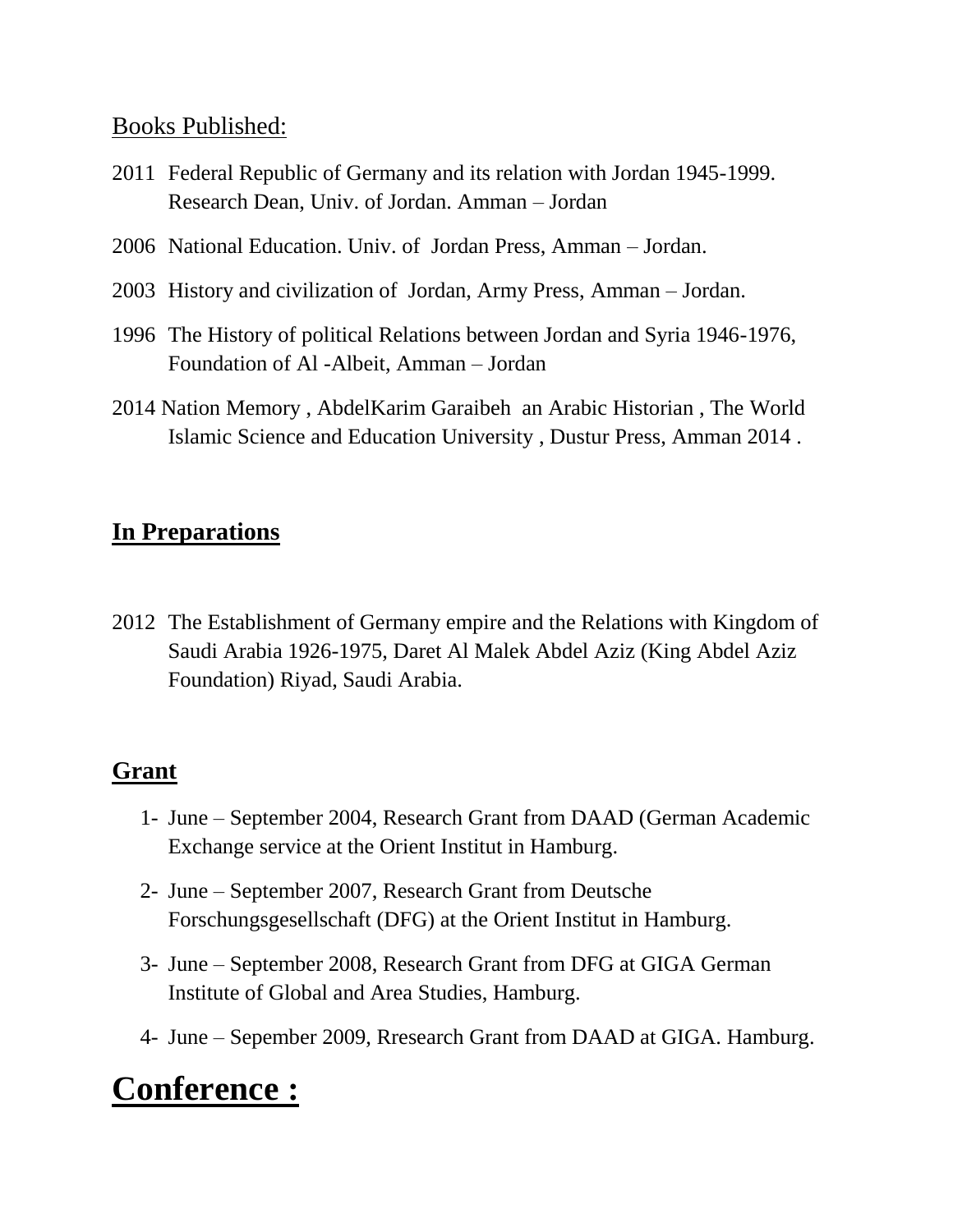12-13.11.2012 Amman Jordan . HRK German Rectors Conference / The Voice of the Universities and University of Jordan Seminar on Enhancing Internationalization and managing partnerships between Higher education institutions in Germany and Jordan .

2012, September DAAD Deutscher Akademischer Austauschdienst Arab higher Education in times of change – anew passage to transformation .

- 2009, Nov. DAAD-Workshop Berlin
- 2007, Dec. DAAD-Workshop Berlin
- 2007,Feb. George-Eckart Institute in Braunschweig Germany, The first Conference about History and National Education in Agypt and Jordan. Paper presented in the case of Jordan.
- 2005, June History and Identity in Jordan held in Bonn and organized by DAAD. Paper presented in the case of Jordan.
- 2001, Jan. University of Nancy, Universite de la Sorbonne, Faculty of international Studies. The EU policy toward peace Proscess in Arab-Israeli conflict. Paper presented in the Role of EU – Foreighn policy and the Influence on the peace process from Arab visibility.
- 1999,Dec. DAVO Conference held in Hamburg Germany. Paper presented on The Role of Jordan in regional conflict Gaza, Libanon, Iraq and Afghanistan.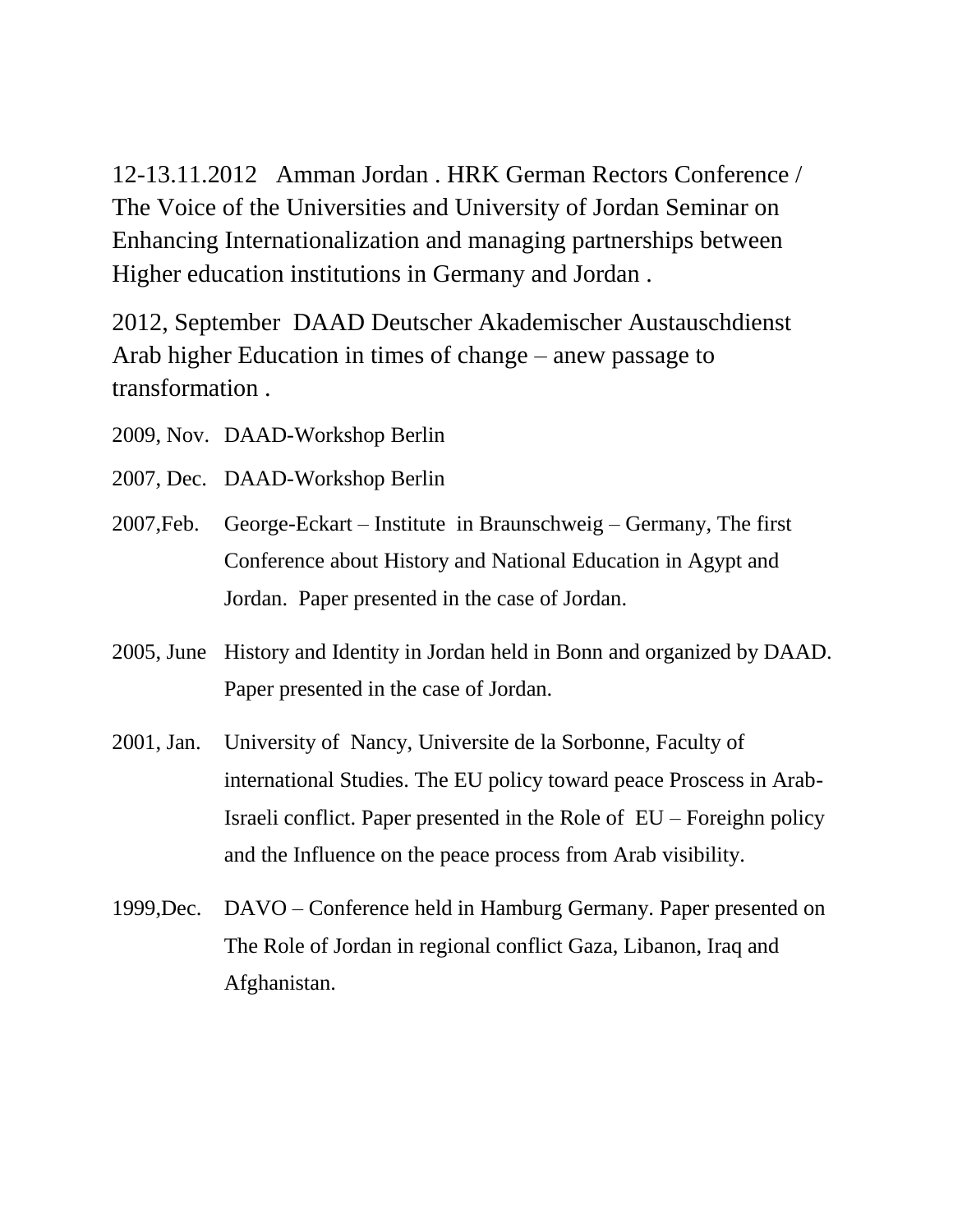## **Publications:**

- 1- The Relationship between the Federal Republic of Germany and the Republic of Iraq during the period 1958-1965. DIRASAT: An international Refereed Research Journal. ISSN 1026-3721 Published by the Deanship of Academic Research, University of Jordan. vol.27, Nr.1.,2000.
- 2- The political Relations between the Federal Republic of Germany and the Hashemite Kingdom of Jordan during the period 1949-1955. DIRASAT, vol. 24,Nr.1.,1997.
- 3- Reconcilation Agreement between the German and Israeli Governments on 10/9/1952.DIRASAT, vol.32. Nr. 3., 2005.
- 4- History of the Establishment of the Federal Republic of Germany. DIRASAT vol. 22. Nr.6.,1995.
- 5- Foreign Policy of Chanceller Konrad Adenauer 1949-1955.

DIRASAT.vol.23, Nr.2.,1996.

6- The Federal German – Saudi Relation during the Reign of King Saud bin Abdul-Aziz 1953-1964.

DIRASAT. vol. 30. Nr.3., 2003.

7- The Relations between Germany and the Kingdom of Saudi Arabia during the Reign of King Faisal 1964-1975.

Al MANARAH. University of Al - ALBAIT. Jordan. Vol. 11, Nr.1.,2005.